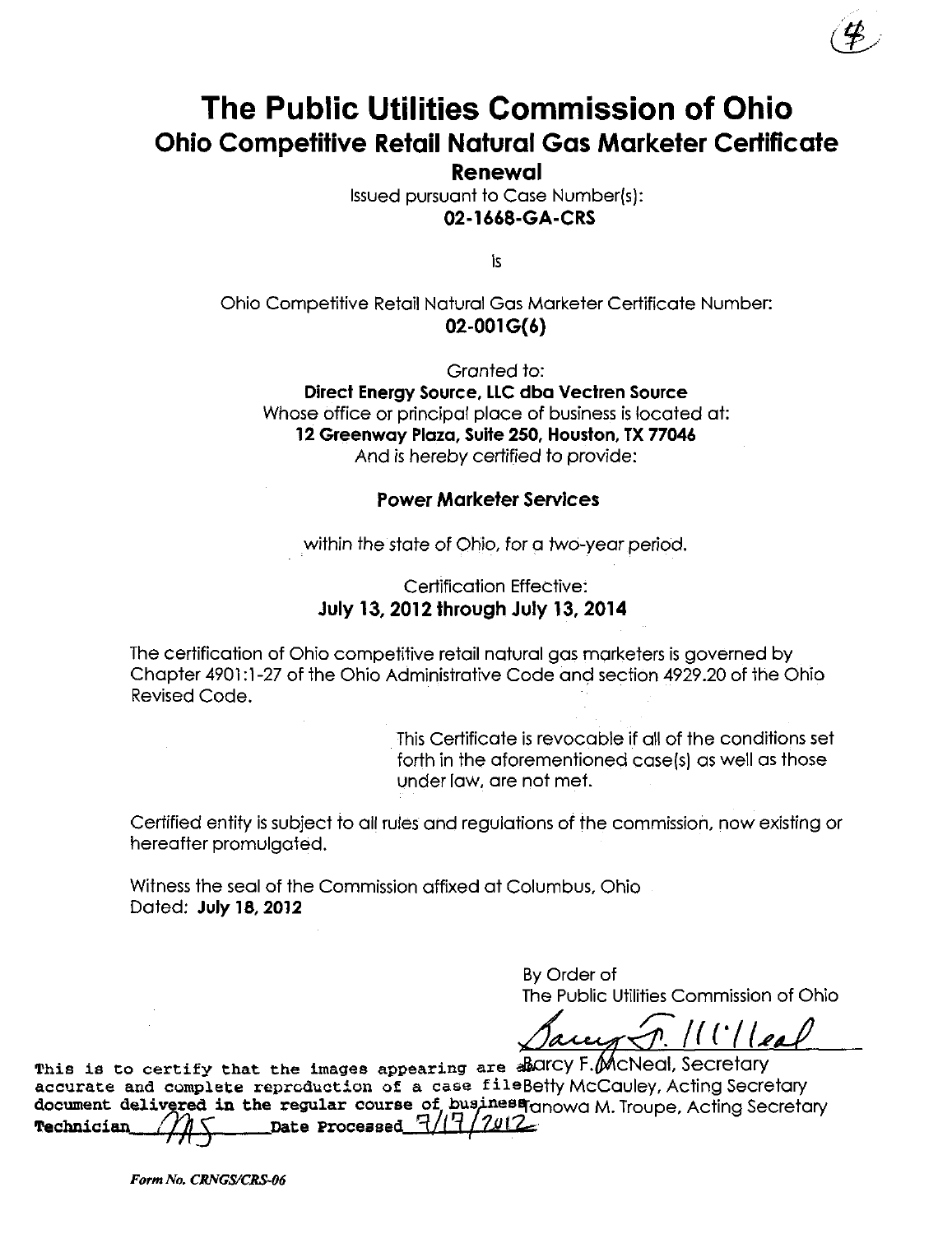## CRNGS AUTOMATIC CASE ACTION FORM

| Case No. 02-1668-GA-CRS |  |  |  |
|-------------------------|--|--|--|
|-------------------------|--|--|--|

Date Sent: July 13, 2012

Effective Date of Certificate: July 13, 2012

Certificate Expires: July 13, 2014

Company Name and Company Name d/b/a: Direct Energy Source, LLC dba Vectren Source

 $\boxtimes$  Renewal

### Action Needed:

|             | <b>Issue Certificate Number</b>                                                                                                                              | at (address).<br>to:                |  |  |  |
|-------------|--------------------------------------------------------------------------------------------------------------------------------------------------------------|-------------------------------------|--|--|--|
| ⊠           | Certified To Provide the Following Services:<br><b>Retail Generation</b><br>Aggregation<br><b>Power Marketer</b><br>Power Broker<br>Governmental Aggregation |                                     |  |  |  |
| $\boxtimes$ | Renew Certificate No. 02-001G(5) to 02-001G(6)                                                                                                               |                                     |  |  |  |
|             | Revise Certificate No.                                                                                                                                       | to (check all applicable):          |  |  |  |
|             | Reflect name change from                                                                                                                                     | to                                  |  |  |  |
|             | Reflect address change from                                                                                                                                  | to                                  |  |  |  |
|             | Add new service offering to certificate:                                                                                                                     |                                     |  |  |  |
|             | <b>Retail Generation</b><br>Aggregation<br><b>Power Marketer</b><br><b>Power Broker</b><br>Governmental Aggregation                                          |                                     |  |  |  |
|             |                                                                                                                                                              | <b>Correct Administrative Error</b> |  |  |  |
|             | Reflect Change of Ownership to:                                                                                                                              |                                     |  |  |  |
|             | Cancel Certificate No.                                                                                                                                       |                                     |  |  |  |
|             | Protect Un-redacted copies until                                                                                                                             |                                     |  |  |  |
|             | Close Case File, Case Withdrawn at Applicant's Request                                                                                                       |                                     |  |  |  |
|             | <b>Close Case File</b>                                                                                                                                       |                                     |  |  |  |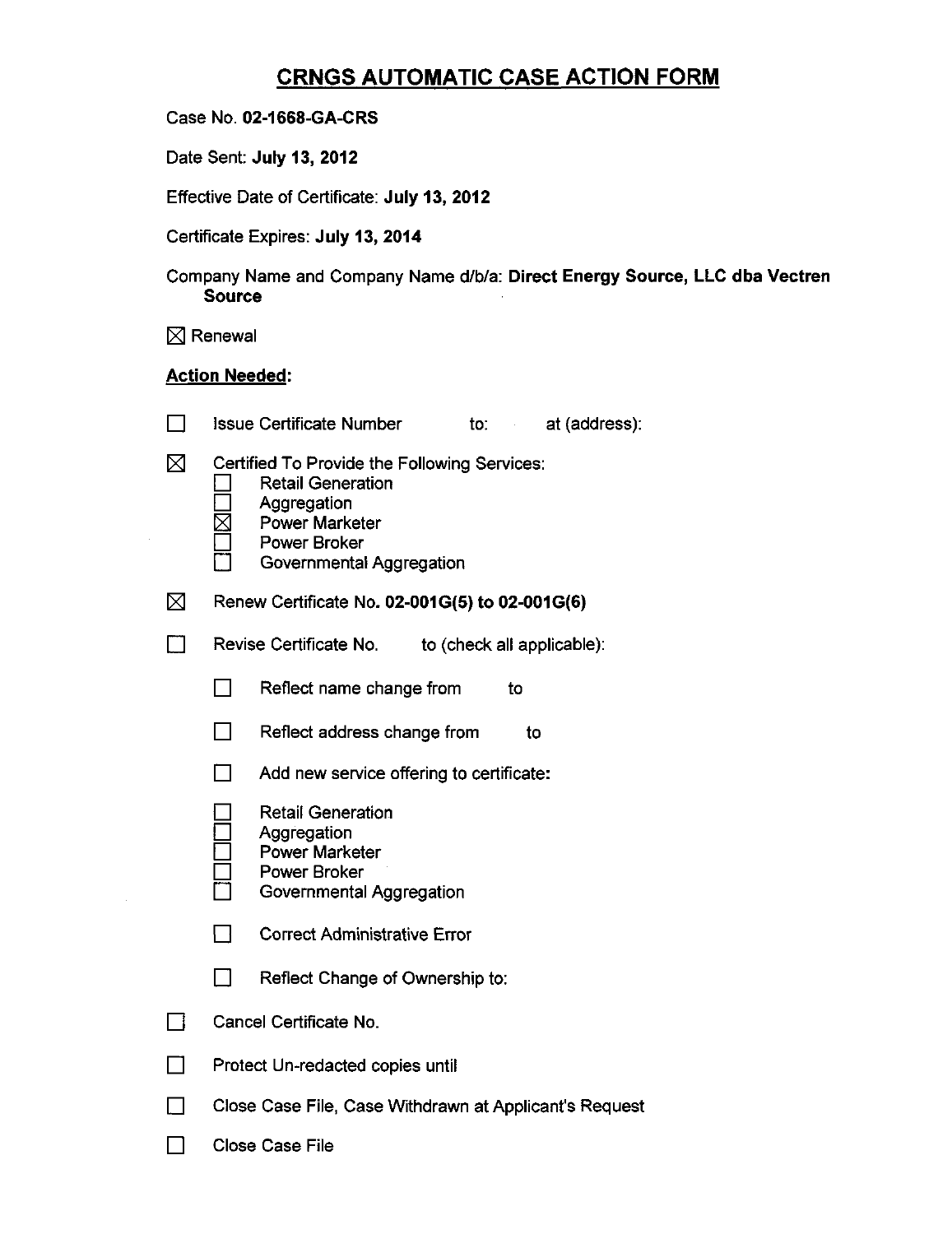CASE NUMBER: 02-1668-GA-CRS CASE DESCRIPTION: VECTREN RETAIL LLC **DATE OF SERVICE:** 7/1\7/2012 DOCUMENT SIGNED ON:  $\frac{1}{2}$  /  $\frac{1}{2}$ 

#### APPLICANT

#### PARTY OF RECORD

#### **ATTORNEY**

VECTREN RETAIL LLC DIR OF REGULATORY AFFAIRS AND CORPORATE COUNSEL JOSEPH M CLARK VECTREN SOURCE 6641 NORTH HIGH STREET SUITE 200 WORTHINGTON,OH 43085 Phone: (614) 781-1896

\*HUMMEL, GRETCHEN J. MS

MCNEES WALLACE & NURICK LLC 21 E. STATE STREET, 17TH FLOOR

COLUMBUS,OH 43215 Phone:614-719-2841 Fax:614-469-4653

Email:JMCLARK@VECTREN.COMEmail:[ghummel@mwncmh.com](mailto:ghummel@mwncmh.com) 

PARTY OF RECORD

none

## **ATTORNEY**

\*CLARK, JOSEPH M MR DIRECTOR OF REGULATORY AFFAIRS AND CORPORATE COUNS VECTREN SOURCE 6641 NORTH HIGH STREET SUITE 200 WORTHINGTON,OH 43085 Phone:812-457-3326 Fax:812-492-9275 Email:JMCLARK(a)YECTREN.COM

**ATTORNEY** 

none CRABLE, CHRISTINA LIBERTY CENTER 1001 LIBERTY AVE, STE 1200 PITTSBURGH,PA 15222 Phone:614-754-7103